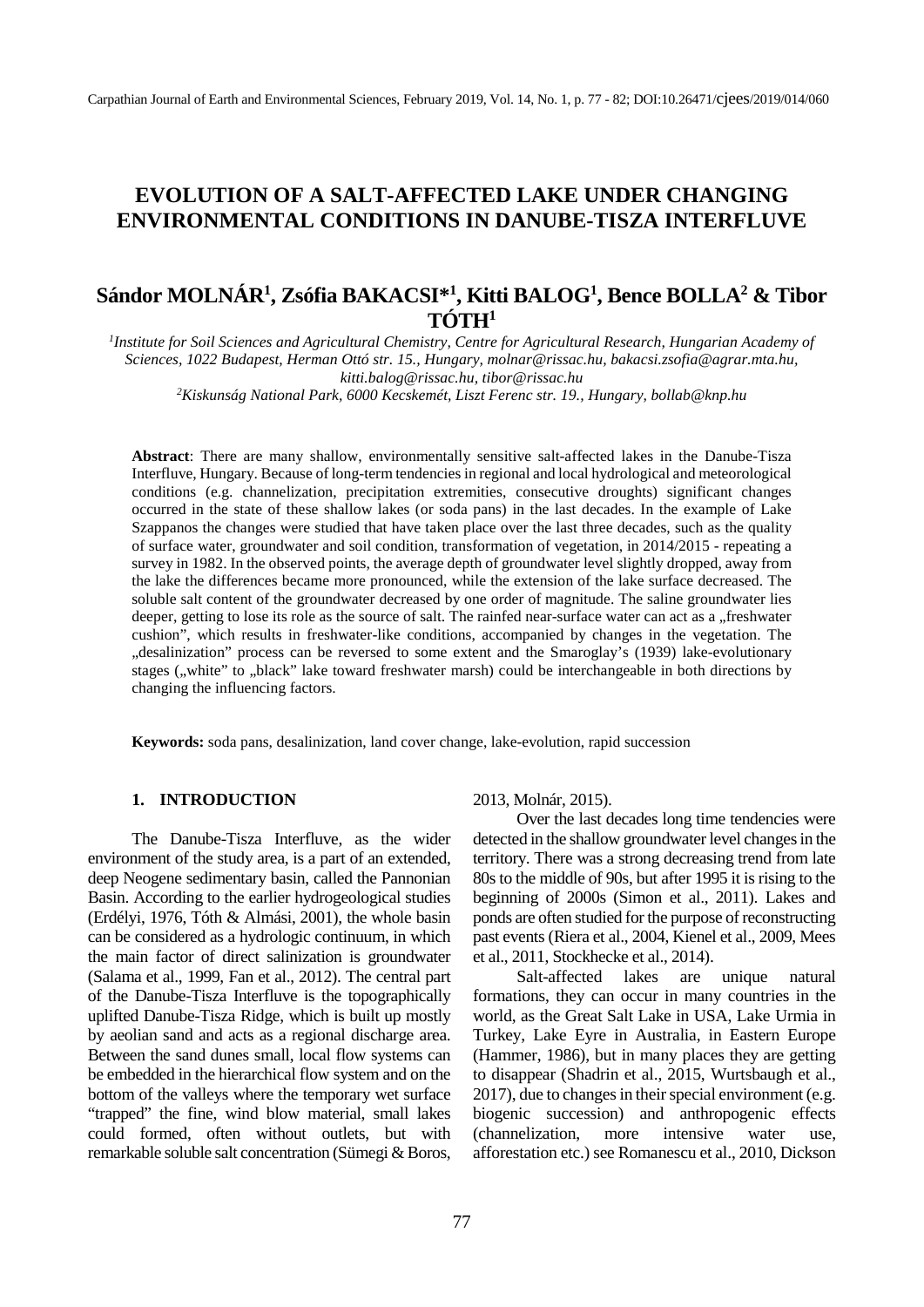et al., 2013, Habeck-Fardy & Nanson, 2014 and Tóth et al., 2014 for special cases.

According to Smaroglay's theory (1939), interdune salt-affected lake in the Danube-Tisza Interfluve forms, where the saline groundwater level reaches the bottom of the valley in July, which feeds the lake in summer. The strong evaporation leads to precipitate amorphous lime mud  $(CaCO<sub>3</sub>)$  at first and after complete desiccation of soda ( $Na<sub>2</sub>CO<sub>3</sub>$ ). Sodium chloride also occurs (NaCl). This process leads to the ", white lake" stage. Due to the gradual thickening of the almost impermeable lime mud, the groundwater supply of lakes decreases, so the strength of salinisation also decreases. At this time, the salt-tolerant plants can already settle in the lake bed and the formation of organic matter begins. This is the "black lake" status. Finally, the salinisation process stops, the former lake becomes a freshwater swamp, and later a wet pasture. Thus, the development of lakes is described by a slow (hundreds or thousands of years) succession process where environmental conditions can be considered constant.

Because of their environmental values, the about 460 salt-affected lakes have been protected "ex lege" since 1997 in Hungary. One of the typical members of the Kiskunság-region soda pans is the Lake Szappanos, where a soil and vegetation condition survey was taken in 1982. The changes were studied that have taken place in the lakes and the surroundings since then. Based on earlier observations (Molnár & Kuti, 1987) and records (aerial and satellite photographs, maps etc.), following the terms of Smaroglay's lake succession theory, the Lake Szappanos was in "white lake" stage in the 1950s and 60s, turning into "black lake" in 1980s, while it reached the freshwater swamp stage by 2014/2015, which change can be regarded rather a quick succession. Desiccation of the lake accelerated in the 80s, when extended drop of the groundwater level was observed in the region. The temporal drying out of the lake was boosted by the effect of the close Bócsa-Bugac channel, which had deepened in the early-1970s. Neighboring Lake Szekercés had changed more quickly, it turned into "black lake" stage by 50s and became a swamp by 70s.

Present paper studies the main driving factors which can result the observed changes in Lake Szappanos environment, its accelerated evolution towards the marsh/meadow stage complementing the preliminary paper (Tóth et al., 2015).

### **2. MATERIAL AND METHODS**

In 1982 summer, within the territory of Kiskunság National Park, the soil and vegetation cover of Lake Szappanos and surroundings (Bócsa area) was

surveyed, investigating a catena with the most typical geomorphological sites from the deepest lake towards the elevated position. This area has been selected for further comparative studies, not only because of the archive dataset, but its relatively undisturbed protected environment of the National Park.

In 2014 November and 2015 July four observation points were georeferenced based on the original survey- and topographic maps and site descriptions. 20 m diameter spots were delineated around the points, which were considered homogenous based on the electromagnetic induction probe field data. Vegetation description, soil and groundwater sampling were performed within these spots, and the lake water was sampled also. Both dominant and subordinate plant species were described. As opposed to the genetic layerbased soil pit sampling in 1982, the soil boreholes in 2014/2015 were sampled equidistantly, every 10 cm till 120 cm depth, and every 20 cm to groundwater level were also recorded. The height of the surface was determined by geodetic leveling.

Electric conductivity (EC), pH and pNa (negative logarithm of molar concentration of Na, by ion-selective electrode) were measured in 1:2.5 soil/water suspension. Dissolved salt content was estimated based on EC (Tóth et al., 2015). Grain size distribution for standard fractions was determined by pipette method (MSZ 1978). Ion composition of water samples were determined by ICP and titrimetric methods. Sodium adsorption ratio (SAR) was calculated, which is a measure of the sodicity (US Salinity Laboratory Staff, 1954).

The lakebed was dry in 1982 and 2015 July, but waterlogged in 2014 November, so in addition to the groundwater samples taken in the transect points, surface water sample was taken also.

To analyze the regional factors on lake evolution, time series groundwater data (depth, chemistry) of the Hungarian Groundwater Monitoring Wells Network (source: [General Directorate of Water](http://www.ovf.hu/en/)  [Management,](http://www.ovf.hu/en/) Hungary) and CarpatClim meteorological data (Szalai et al., 2013) were used.

# **3. STUDY AREA**

Lake Szappanos lies on a moderately warm and dry Bugac microregion, Bócsa area (Dövényi et al., 2010), southern Hungary. Mean annual temperature shows an upward trend in the last decades. It led to mostly droughty years in 1983-1995, as well as in 2001-2003, when the annual temperature was above the thirty-year average  $(10.2-10.3\textdegree\text{C})$  with  $1.5-2\textdegree\text{C}$ , while the annual precipitation remained unchanged (520-550 mm). Based on CarpatClim Database, largest precipitation extremes occurred in 1999 (882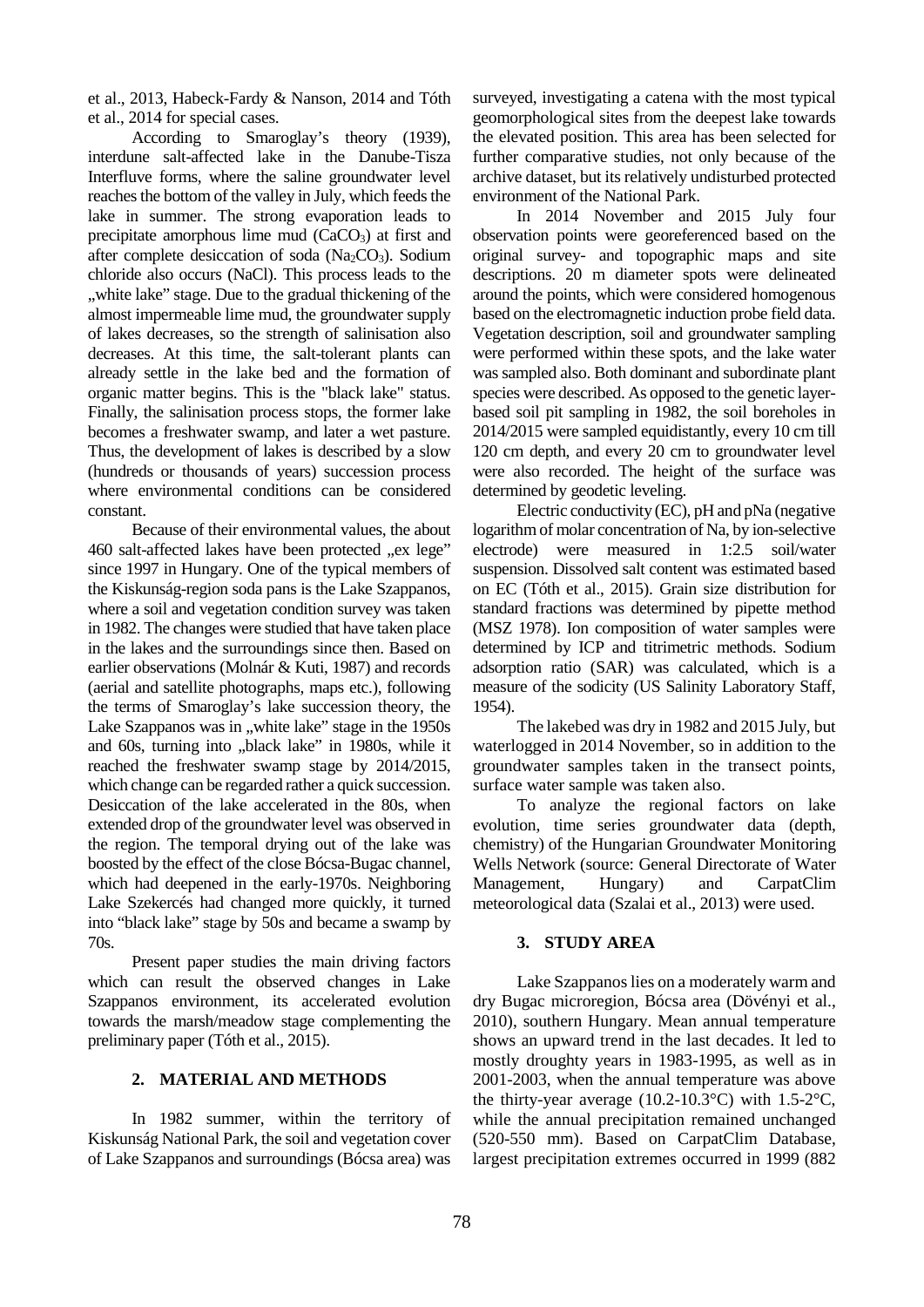mm) and 2010 (1002 mm).

#### **3.1.Genesis of the Lake**

Lake Szappanos formed on the middle of the Danube-Tisza ridge, on the former Danube alluvial fan. During its Quaternary evolution, following the cessation of the alluvial deposition, eolic sedimentation, mostly loess and the redeposited Danube-sediment as blown sand became decisive.



Figure 1. A) Location of the study area, observation points (26, 14, 14a, 21) direction of geological cross section (I.-II.). B) lithological cross section (based on Molnár and Kuti 1987)

There are continuous transitions among the Late Pleistocene deposits, but the sequence is always closed by blown sand or sandy loess, which provide the basis of ridge lakes(Fig. 1). The uppermost sandy loess layer is sometimes divided by peat or blown sand, accepted as the indicator of end of Pleistocene (Molnár & Kuti 1987).

Parallel with the loess deposition, in morphologically deeper positions, the surface could be covered occasionally with periodic water in ponds. In such cases peat or transformed, swampy loess layers have been interbedded in loess deposit. The snail fauna of these interlayers have great ecological tolerance, such as in the recent salty lakes, which refers to similar formation conditions (Jenei et al., 2007).

During the Holocene, in such ponds where the groundwater table was close to the surface and the pond was only a few decimeter deep, the strong evaporation in summer led to water became oversaturated and the carbonates precipitated in soft mud form. Where in the Holocene the pond became

more permanent because of the more precipitous rainfall, carbonate mud formation was replaced by peat formation, so calcareous peat grew over mud.

In the Szappanos lakebed Pleistocene and Holocene clastic sediments as loess and windblown sand build up the young geological formation of the area, with interbedded clay, mud and organic-matter rich lacustrine/swampy lenses and coarse alluvial sediments in depth. The 20-80 cm thick carbonate mud is a characteristic sediment of the lakebed (Fig. 1).

# **3.2.Hydrological characteristics of the Lake**

The nearest groundwater level monitoring wells to Lake Szappanos are the No. 2361 (112.9 m) and No. 1412 wells (113.5 m). Their fluctuation shows similar tendencies, with slightly different amplitude (Fig. 2). The nearest No. 2361-Bocsa well is situated ca 1500 m eastwards from the Lake, the surface between them is flat (slope  $< 1\%$ ). Supposing hydrological continuity, the tendencies of the groundwater level changes below the Lake Szappanos should be similar to the 2361-Bocsa well's hydrograph. Here the groundwater level reached its earlier (1981) stage by the late 1990s.

After 2000 a fluctuating period started with short sections (2-3 years), probably related to extreme rainfall. Two peaks can be identified on the hydrograph in 2000 April and 2011 January (Fig. 2), at circa one-year lag after highest annual precipitation in accordance with previous observation of Kohán & Szalai, (2014). The hypothetic shoreline level of Lake Szappanos is at about 110 m (Baltic).



Figure 2. Hydrographs of the nearest wells (location is indicated on map, Figure 4). Groundwater levels are in monthly averages between 1981 and 2013.

### **4. RESULTS**

### **4.1.Hidrogeochemistry**

In the summer of 1982 and 2015 the Lake Szappanos was desiccated. The lake bed (no. 26) was waterlogged in 2014, where the total salt content of the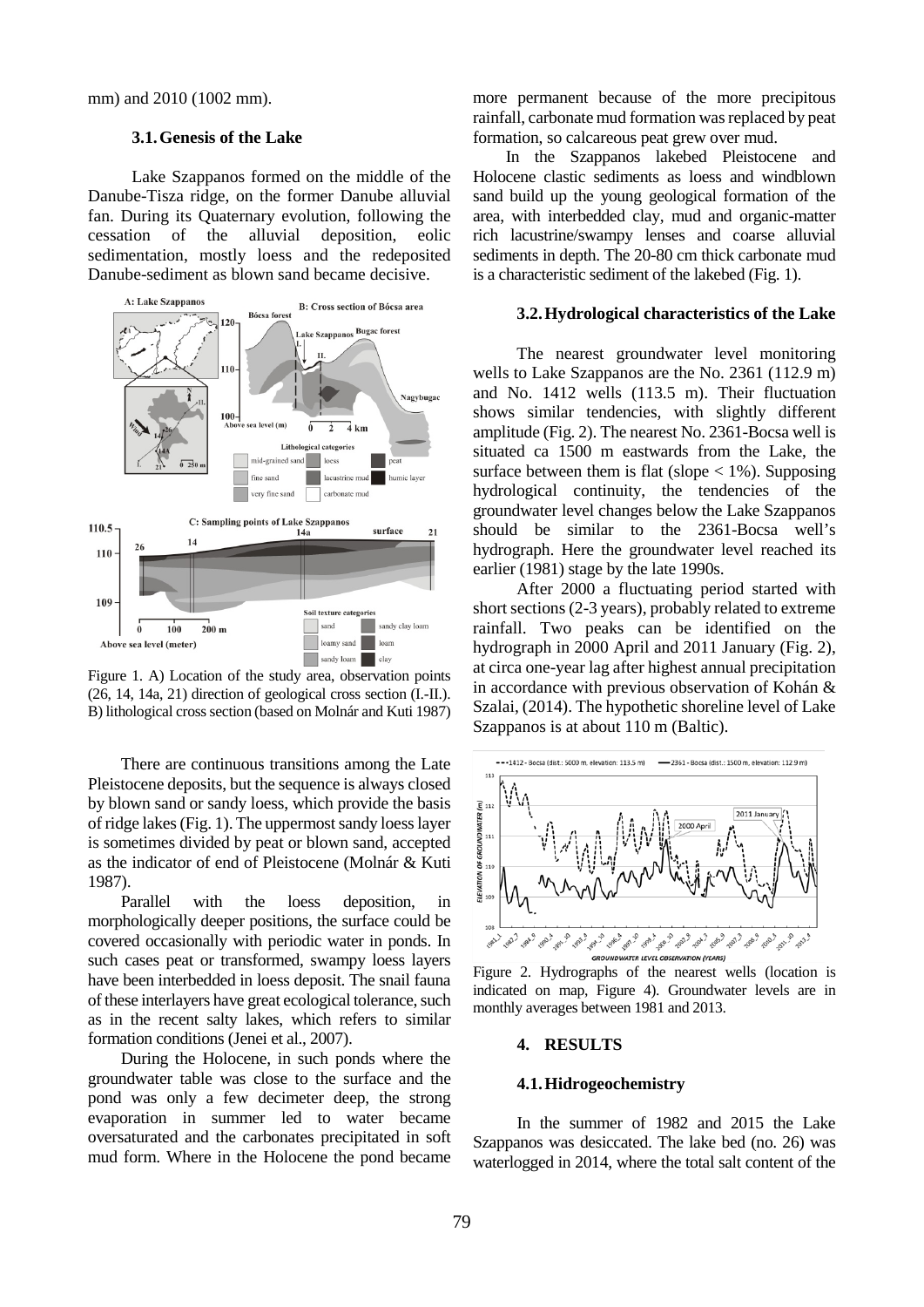surface water (10 meq/l) and the SAR (0.11) were low. The ionic composition was dominated by  $Ca^{2+}$  and  $Mg^{2}$ <sup>+</sup> and HCO<sub>3</sub>. The surface water chemistry was clearly distinct from the composition of the groundwater at the same place (44 meq/l, SAR 2.40, with  $Na^+$  and  $HCO_3^$ dominancy). Therefore, the accumulated water in the lake bed originated mostly from rain.



Figure 3. Changes in groundwater level (A), salt content (B) and SAR (C) at the sampling sites.

Table 1. Ionic composition of ground- and surface water (sw); expressed as % total cation/anion equivalent concentrations (meq/l)

| CONCENTRATIONS (THEY/I)      |       |       |       |       |       |       |       |       |       |  |
|------------------------------|-------|-------|-------|-------|-------|-------|-------|-------|-------|--|
| Point                        |       |       | 26    |       |       | 14    |       |       |       |  |
|                              | 1982  | 2014  |       | 2014  |       | 2015  | 1982  | 2014  | 2015  |  |
| Ion                          | sw    |       |       |       |       |       |       |       |       |  |
| $Ca^{2+}$                    | 0.01  | 4.57  |       | 45.05 |       | 2.88  | 0.04  | 16.68 | 13.94 |  |
| $K^+$                        | 1.57  | 4.26  |       | 3.23  |       | 8,66  | 1.43  | 2.76  | 4.64  |  |
| $Mg^{2+}$                    | 0.33  | 27.00 |       | 41.97 |       | 18.37 | 0.15  | 69.18 | 71.23 |  |
| $Na+$                        | 98.09 | 64.17 |       | 9.75  |       | 70.10 | 98.39 | 11.38 | 10.19 |  |
| SO <sub>4</sub> <sup>2</sup> | 6.33  | 2.72  |       | 2.89  |       | 0.61  | 4.77  | 1.79  | 0.66  |  |
| CO <sub>3</sub> <sup>2</sup> | 19.76 | 7.10  |       | 0.00  |       | 13.20 | 28.64 | 3.42  | 4.99  |  |
| HCO <sub>3</sub>             | 61.26 | 87.85 |       | 95.03 |       | 84.99 | 56.90 | 93.90 | 91.12 |  |
| Cl <sub>1</sub>              | 12.65 | 2.33  |       | 2.08  |       | 1.20  | 9.69  | 0.90  | 3.22  |  |
| Point                        | 14a   |       |       |       |       |       | 21    |       |       |  |
| Ion                          | 1982  |       | 2014  |       | 2015  | 1982  | 2014  | 2015  |       |  |
| $Ca^{2+}$                    | 0.26  |       | 26.79 |       | 21.19 |       | 14.09 | 6.62  | 12.59 |  |
| $K^+$                        | 1.89  |       | 1.82  |       | 2.37  |       | 1.92  | 3.14  | 1.23  |  |
| $Mg^{2+}$                    | 0.55  |       | 29.19 |       | 30.98 |       | 68.64 | 10.86 | 60.75 |  |
| $Na+$                        | 97.30 |       | 42.20 |       | 45.46 |       | 15.34 | 79.37 | 25.44 |  |
| SO <sub>4</sub> <sup>2</sup> | 3.33  |       | 22.79 |       | 16.72 |       | 3.16  | 2.36  | 3.17  |  |
| CO <sub>3</sub> <sup>2</sup> | 23.76 |       | 0.00  |       | 12.81 |       | 10.70 | 4.43  | 12.42 |  |
| HCO <sub>3</sub>             | 61.79 |       | 73.80 |       | 69.00 |       | 85.61 | 90.87 | 82.81 |  |
| Cl <sub>1</sub>              | 11.12 |       |       | 3.40  |       | 1.47  | 0.53  | 2.33  | 1.60  |  |

At the points 26 and 14a, the salt content of groundwater dropped to approximately one tenth of the 1982 value in 2015, while at the former most salty point (14) it dropped to twenty times (Fig. 3). Changes in groundwater ionic composition are shown in Table 1. A small increase in the salinity of groundwater at point 21 was observable. The oscillation of the groundwater level was the largest at 14a point, lakeshore (14a point), coupled with strongly decreasing SAR value (Fig. 3).

In all samples the Na<sup>+</sup> (and Mg<sup>2+</sup>) and HCO<sub>3</sub><sup>-</sup> ions dominate in the groundwater, Na+Mg ratio in 2014 and 2015 decreased by 10%, while the ratio of  $Ca^{2+}$  shows opposite tendency (except point 21, where the salt content did not change drastically) Under the dry lakebed (site no 26) in 2015 summer the groundwater was sampled at 0.4 m and 4 m depth, also. Comparing the deeper and shallower groundwater, it has been found that the total salt content (68 meq/l), SAR value (12.03) are higher in depth, than in the near-surface (50 meq/l; SAR 3.38), indicating a rainfed "freshwater-cushion" formation.

For 2000-2012, the recorded EC values in the nearest Groundwater Quality Monitoring Wells show different tendencies in their filtered depth, 7.5-8 m. The k104 well (with high EC values) has shown a decreasing trend, in case of k118 well the EC increased, while the k035 and k032 wells have quite the same low values, indicating the spatial rearrangement of salinization pattern (Fig. 4).



Figure 4. Observed changes around the Lake in  $EC<sub>water</sub>$ between 2000 and 2012 (mid of filtered depth in brackets).

#### **4.2.Birds and vegetation**

Bird population indicate the changes in the fauna of the Szappanos Lake. Based on the Kiskunság National Park records, the number of species associated with sodic habitats has radically decreased (Acrocephalus scirpaceus, Larus ridibundus, Larus melanocephalus, Egretta alba, Ardea cinerea lapwing, common tern, curlew), while the number of species associated with swamp habitats has grown (Acrocephalus scirpaceus, Larus ridibundus, Larus melanocephalus, Egretta alba, Ardea cinerea reed warbler, mediterranean gull, great egret) in the last decades.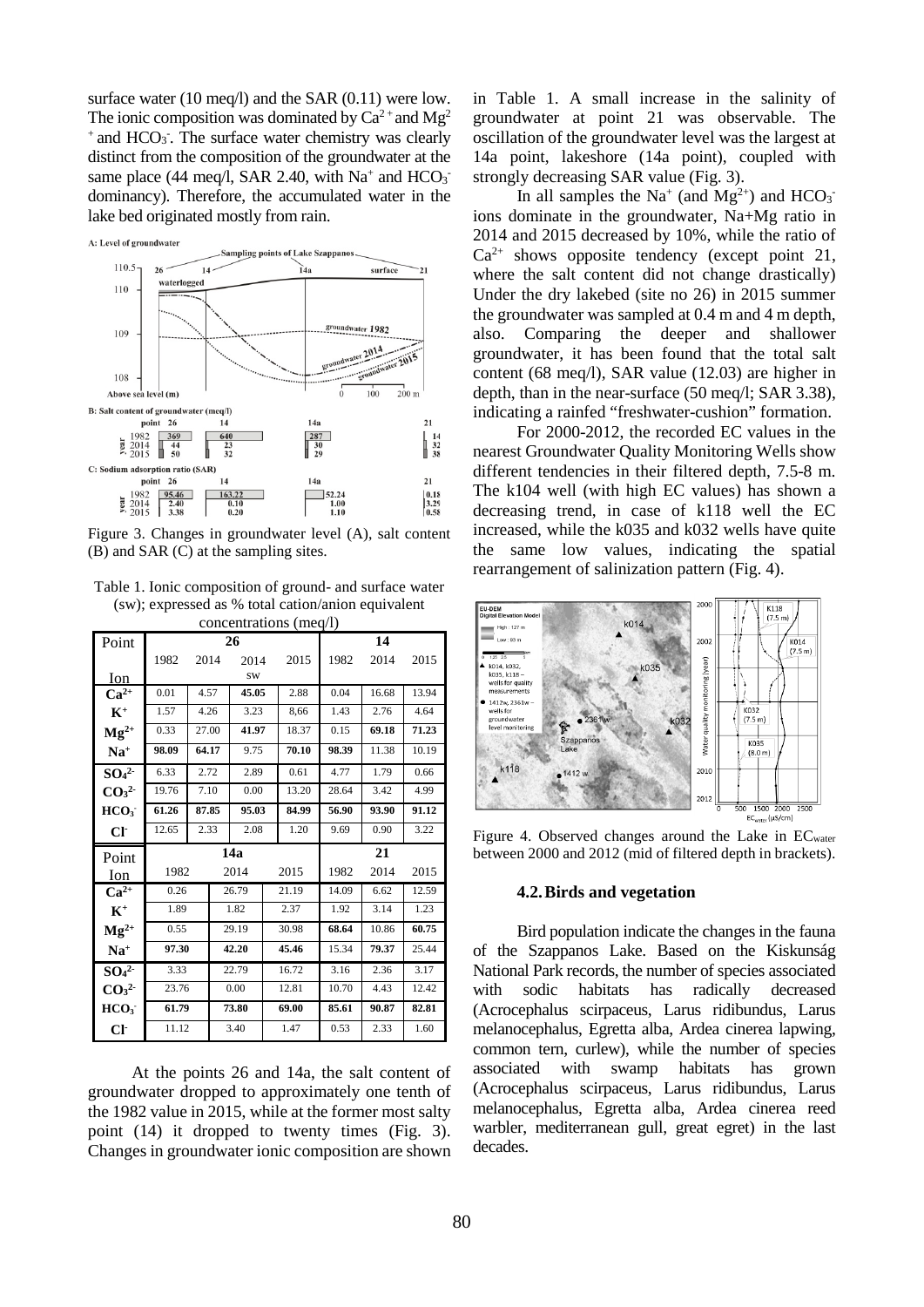In 2015 summer, within a 5 m radius of the observation points the main floral elements were described at species level. Instead of the earlier (1982) described sparse, salt-tolerant plant communities with small cover (Agrostis-Caricetum distantis, Artemisio santonici-Festucetum pseudovinae and Lepidio-Camphorosmetum annuae associations) a rich, less salttolerant, swamp-like vegetation was descibed, covering the whole surface (*(Achillea millefolium, Agrostis stolonifera, Bolboschoenus maritimus sensu lato, Cirsium vulgare, Elymus repens, Festuca pratensis, Galium verum, Linum hirsutum, Melandrium viscosum, Ononis spinosa, Phragmites australis, Plantago lanceolata, Poa pratensis, Rhinanthus minor)*creeping bentgrass, saltmarsh bulrush, couch grass, common reed). Both vegetation and land use changes follow the desiccation process in the region the cropping approached the coast of the pans. The recent dense plant cover results in great transpiration, reduces wind speed on ground and traps fine windblown sediments, thereby reducing water infiltration. These kind of changes are common in the arid area. Similar processes have been identified by Zhang et al., (2017) in the Xinjiang region, Northwest China.

## **5. DISCUSSION**

The salt content of the shallow groundwater has decreased in Lake Szappanos. Changes fit well with processes in similar soda pans (Ladányi et al., 2016, Kovács et al., 2017). The observed change is quite rapid, which modifies the earlier Smaroglay's theory (1939) on the slow lake-evolution. The largest measured salt content of groundwater below other soda pans, as the Szappanszék-, Hattyús-, Kondor- and Szívós Pan were 9532, 4080, 1698, 1638 (mg/l) in 1972 (Molnár, 2015), showing that different evolutionary stages of soda pans existed parallel in the region.

The driving force behind the change of lake is the large drop of the salt content of the lake water. If the salty and alkaline groundwater cannot rise and evaporate in the lake bed, the saline nature of the lake became reduced or even disappeared (Jobbágy et al., 2017). Intake of salty groundwater into the lake is reduced not only because of the formation of a gradually thickening surface mud layer (Smaroglay, 1939) but other changes in hydrological conditions (Fig. 5).

The geometry and salt-concentration of the near-surface groundwater basically determines the salt accumulation processes. Because of regional water depletion, channelization and warming climate, the spatial salinization pattern, the water- and salt supply of the lake, and the composition of groundwater have significantly changed in the last decades. Above the deep salty groundwater the rainfed shallow water can

act as a "freshwater cushion", resulting in freshwaterlike conditions in the lake water.



Figure 5. Basic processes in the lake evolution and Smaroglay's stages (1939) in the slow lake-evolution (I.). Modified theory with more rapid alternation (II.).

Legend: 1. precipitation, 2. infiltration (limited in black pan and marsh stages), 3. evapotranspiration, 4. annual lake water fluctuation, 5. annual groundwater fluctuation; A: thin lime mud, B: thick lime mud, C: thick, almost impermeable lime mud and organic rich layer

The natural succession process has been accelerated by human intervention (e.g. intensification of cultivation and extraction of deep waters). The "desalinization" process is quite fast and could be reversed to some extent and -by changing the influencing factors- the Smaroglay's (1939) lakeevolutionary stages could be interchangeable in both directions within a quite short period of time (Fig. 5).

#### **6. CONCLUSION**

It is concluded that the main factors in the changes in the state of the Lake Szappanos are the decrease in the salt content of the lake's water and water supply, change in groundwater level geometry, increase in plant cover and sedimentation. The external environmental conditions determine which steady state of the lake can last longer. Due to the current processes (depletion, warming, etc.) the short term disappearance of the former soda pans and the emergence of wet meadows in their place is the predictable scenario. With adequate water regulation, restoring salty lakes of very significant natural value would be possible.

#### **Acknowledgement**

This research was supported by the Hungarian National Scientific Research Foundation (K-17 under Grant K-124290).

#### **REFERENCES**

- **Dickson, J.L., Head, J.W., Levy, J.S. & Marchant, D.R.,** 2013. *Don Juan Pond, Antarctica: Near-surface CaCl2-brine feeding Earth's most saline lake and implications for Mars.* Scientific Reports, 3, Article number: 1166.
- **Dövényi, Z. (ed),** 2010. *Inventory of Microregions in Hungary. (Magyarország kistájainak katasztere.)* 2nd Ed. MTA